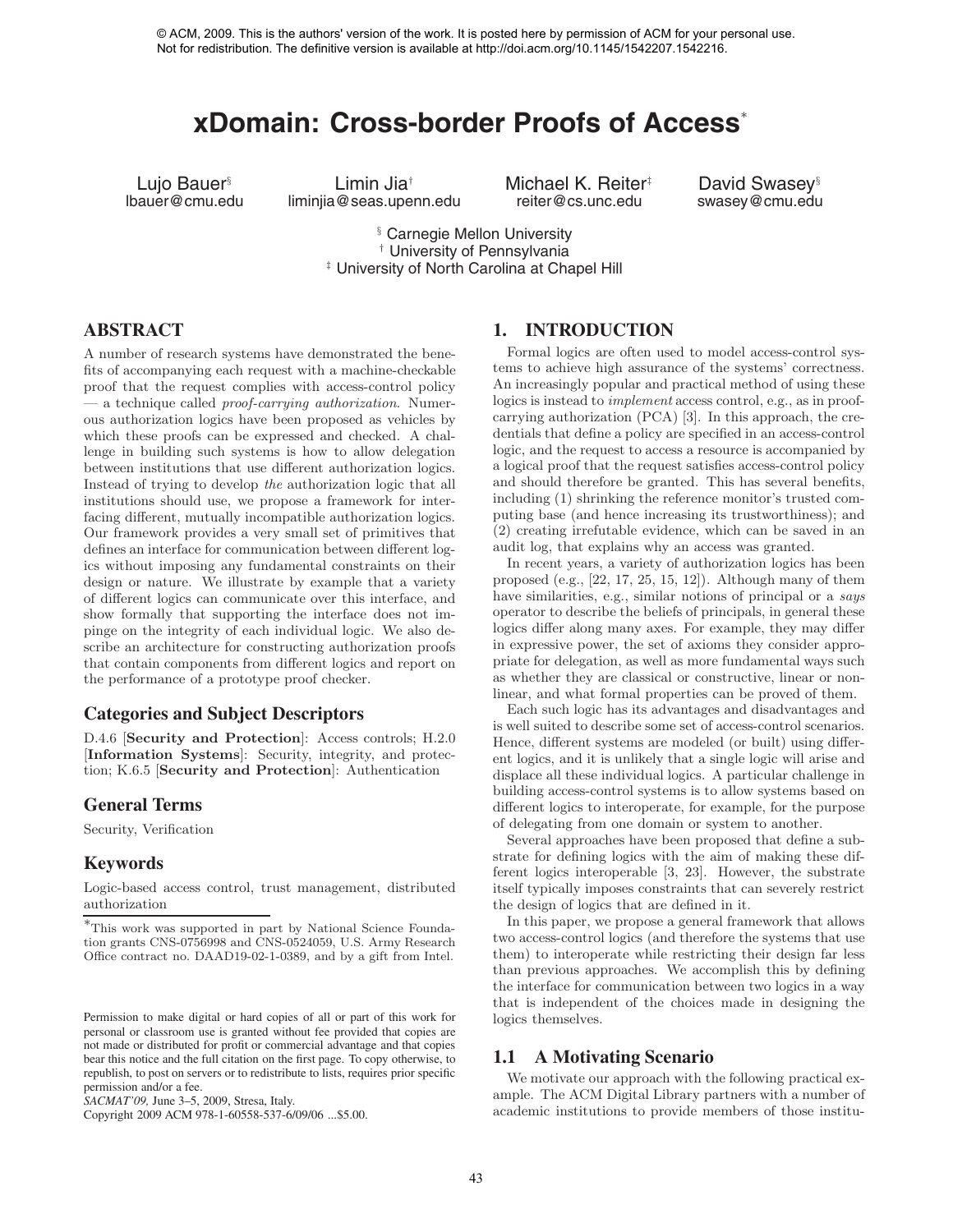tions full-text access to documents held by the library. Part of the agreements between the ACM and its partner institutions is that determining who is a member of a particular institution is the responsibility of that institution. For example, CMU chooses to count as a member anyone who connects from an IP address that belongs to the range of IP addresses provided by the campus network. On the other hand, UNC counts as a member anyone who has authenticated via UNC's proprietary single-sign-on mechanism. In each case, the ACM trusts the institution to use its own judgment in deciding on the details of how membership is determined.<sup>1</sup>

To model this scenario in an access-control logic, one would typically represent each of the delegations as a logical statement. The chain of delegations giving Alice, a UNC student, access to doc1 could be represented as

ACM says  $((UNC says open(doc1)) \rightarrow open(doc1))$ 

to indicate that ACM has delegated to UNC the right to decide when and by whom doc1 may be accessed;

UNC says  $((UNC.members \; says \; open(doc1)) \rightarrow open(doc1))$ 

to indicate that UNC gives access to anybody who is part of UNC.members, a name space controlled by UNC; and

UNC says  $(($ Alice says  $F) \rightarrow ($ UNC.members says  $F)$ )

to indicate that Alice is a member of UNC's community.

To gain access to doc1, Alice would then combine these statements into a proof of ACM says open(doc1). Problems arise, however, if ACM and UNC use different access-control logics (e.g., instead of the same says operator they use a  $\mathsf{says}_\mathsf{ACM}$  and  $\mathsf{says}_\mathsf{UNC}$  that have different, incompatible definitions). In this case, ACM may not understand UNC's delegation to Alice and hence the proof that explains why Alice is authorized to access doc1.

If ACM and UNC agreed on the format of digitally signed credentials, a trivial solution to this problem might be for UNC to certify each attempt by Alice to access doc1 by issuing a digitally signed credential (UNC signed open(doc1)). Such a solution, however, has significant disadvantages. For one, UNC must run an on-line certification service to field requests from Alice, which may be inefficient or infeasible. More importantly, the proofs submitted to ACM are much less informative than before: they no longer contain information, which may necessary in case of a breach or audit, about why UNC allowed Alice access.

#### **1.2 Overview of Our Approach**

A framework that presents a comprehensive solution to interoperability among different logics should address the following challenges. First, considering the variety of authorization logics that has been proposed and the trend to develop even more, the framework must be general and flexible so that it can accommodate a large variety of different logics and not become obsolete when new logics are developed. Second, the framework should guarantee that delegation respects proper boundaries between different domains. In particular, it must ensure that a delegation expressed in one logic, to a domain that uses a different logic, does not affect the integrity of the logic in which the delegation is issued, e.g., by rendering it logically inconsistent. Third,

the framework must cleanly separate different logics, so that rules from one logic cannot be erroneously used within a proof component written in another logic. Fourth, the interface exposed by the framework should be sufficiently narrow that only minimal burden is placed on each of the logics that participate in cross-domain delegation. Finally, in situations when two logics with different expressiveness delegate to one another, e.g., when one logic can reason about time and the other cannot, the framework must provide a way to bridge this gap in expressiveness.

The framework we describe in this paper is an attempt to address the above concerns. The key idea behind our framework is to use a universal wrapper to package a proof component with a definition of its logic. More precisely, we introduce a new logical primitive,  $\text{seal}(K_{\text{domain}},H,F)$ , that is used to refer to a formula *F* specified in the logic defined by a principal whose public key is  $K_{domain}$ . To identify the logic unambiguously, seal includes a cryptographic hash *H* of the logic's definition. This primitive, which is part of the interface we require all logics to implement, enables ACM to delegate to UNC via a statement like

#### ACM says<sub>ACM</sub> (seal( $K$ <sub>UNC</sub>, h, UNC says\* open(doc1))  $\rightarrow$  open(doc1))

without knowing the precise definition of says∗ or how it can be proved in UNC's logic that UNC says∗ open(doc1). More precisely, ACM is stating that as long as it is possible to prove, in UNC's logic, that UNC believes that access should be allowed, then ACM will be willing to allow the access. The proof of  $ACM$  says<sub>ACM</sub> open(doc1) now contains a subproof of seal( $K$ <sub>UNC</sub>, h, UNC says∗ open(doc1)) that is specified in a logic completely independent of the one used by ACM. This subproof of seal contains the definition of UNC's logic so that ACM's reference monitor can verify that the certificates issued by UNC and Alice in fact support the conclusion UNC says∗ open(doc1). Moreover, ACM can record this proof in an audit log. If something has gone wrong, ACM will be able to inspect the proof and apportion blame (and penalties) accordingly.

Issuing the above delegation requires ACM to trust UNC not just to redelegate access correctly, but also to design a logic with no bugs that could lead to access being inadvertently granted. Hence, ACM would presumably delegate in this way (1) after manually inspecting UNC's logic, (2) after being formally convinced of the validity of UNC's logic (e.g., via mechanically verifiable proofs), or (3) if it trusts UNC to do the right thing. The less well-founded reasons for trust (1, 3) are consistent with what ACM is currently forced to do in reality; we show that informing trust via mechanized proofs is also feasible in our framework.

### **1.3 Contributions and Roadmap**

This paper makes the following contributions.

- We describe in detail our framework for delegating between logics using the seal primitive. We specify the interface that logics need to implement in order to use this primitive (Section 2.1), and illustrate how several fundamentally different logics can coordinate in this way (Section 2.2).
- We show a more flexible version of our framework that allows several logics to agree on a richer set of formulas for communicating between each other, while at the

<sup>&</sup>lt;sup>1</sup>The ACM's policy in this example is for illustration and may not correspond exactly to the policy intended or implemented by the ACM.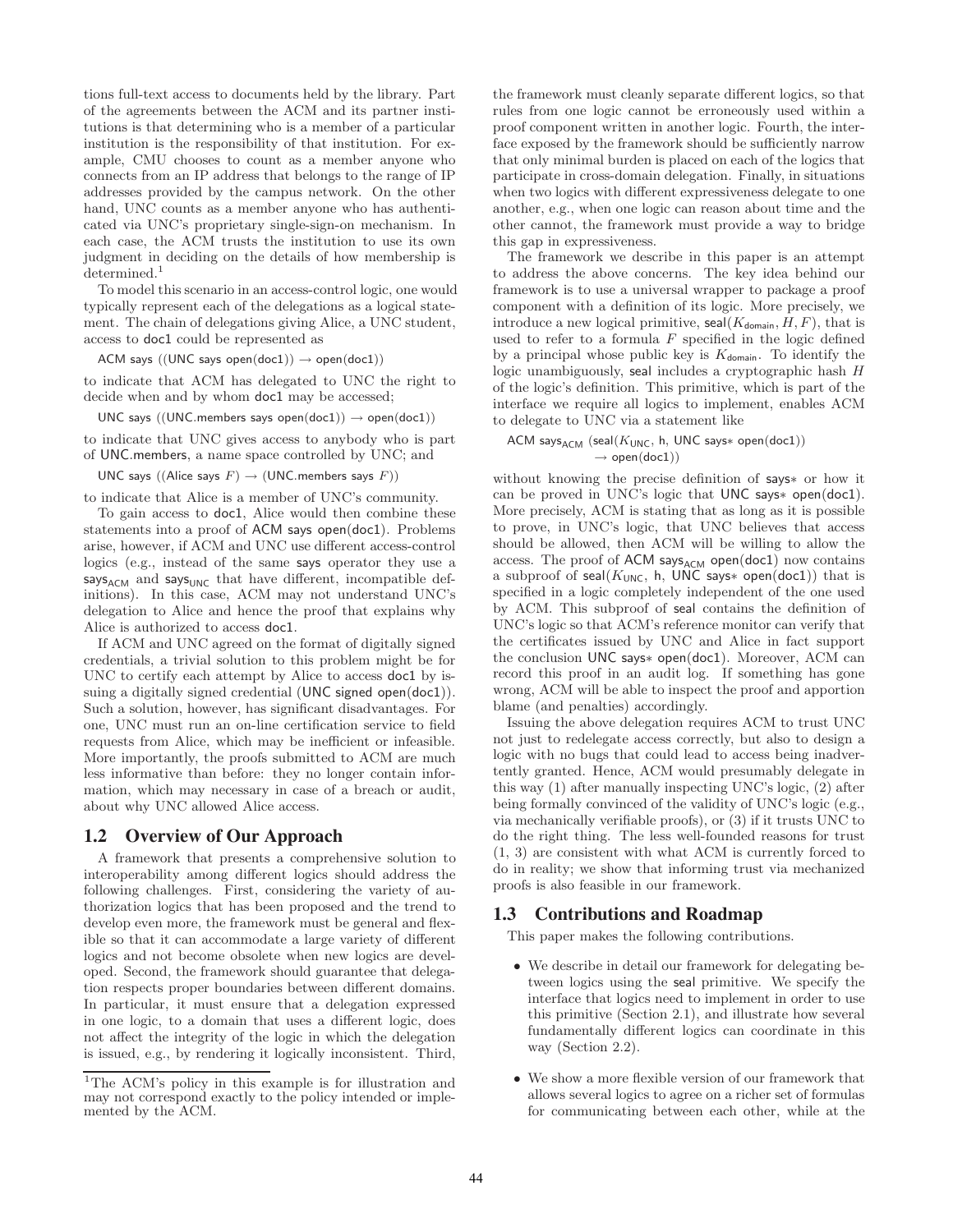same time further minimizing the interface exported by our framework (Section 3).

- For several of the logics we consider, we prove formally that implementing the interface for cross-domain delegation does not interfere with desirable properties, such as consistency, that those logics may have in isolation (Section 5). We extend this argument to explain why any logic can safely be made compatible with our framework.
- We describe designs for a checker that can verify proofs that contain components from multiple logics and a prover that allows such proofs to be assembled in a distributed manner (Section 4). We have developed a prototype implementation of the checker, and we report on its performance (Section 4.1).

#### **1.4 Related Work**

The study of logics for access-control gained prominence with the work on the Taos operating system [2]. Since then, significant effort has been put into formulating formal languages and logics (e.g., [2, 4, 10, 25, 1, 20, 21, 22]) that can be used to describe a wide range of practical scenarios. The usefulness of mechanically generated proofs led to efforts to balance the decidability and expressiveness of accesscontrol logics. These efforts resulted in various first-order classical logics, each of which describes a comprehensive but not exhaustive set of useful access-control scenarios [4, 18, 24, 25], and more powerful higher-order logics that served as a tool for defining simpler, application-specific ones [3, 5]. Researchers have recently started to examine constructive authorization logics [15], about which they have proved metaproperties such as soundness and non-interference, as well as logics that reason about linearity and time [14, 13]. That there exist so many compelling alternatives among authorization logics makes our exploration of cross-domain delegation even more relevant in improving the likelihood of adoption of logic-based access-control systems.

Most related to our work are proof-carrying authorization (PCA) [3] and Alpaca [23]. Appel and Felten's PCA was an attempt to develop a framework in which different logics could be encoded and could perhaps interoperate [3]. PCA used higher-order logic (HOL) as a universal substrate in which other logics were defined; by virtue of being encoded in HOL, these application-specific logics inherited some desirable properties, such as consistency, of the underlying logic. However, this implicitly assumed that the application-specific logics would share the substrate's notion of judgment and fundamental axioms, hence severely restricting the ways in which these logics could differ (specifically, they would have to be non-linear, classical logics). Although encoding logics with incompatible axioms was possible, such encodings would not derive any desirable properties from the substrate or be amenable to interaction with other application-specific logics.

PCA's more enduring innovation was that it brought the proof-carrying paradigm [27, 28] to logic-based access control. Since Appel and Felten proposed PCA, many systems have adopted the proof-carrying approach (e.g., [6, 23]). However, these typically use only one authorization logic for the entire system and do not consider interoperation between two or more different authorization logics.

Alpaca is an authentication framework based on PCA that uses logic to specify widely varying, but interoperating, public-key infrastructures [23]. Even though Alpaca allows different principals to have different logical axioms for reasoning, it still requires a fixed notion of logical judgments and derivation rules for the *says* connective. As with PCA, this severely restricts the ways in which specific logics encoded in the system can differ from each other.

## **2. A FRAMEWORK FOR CROSS-DOMAIN DELEGATION**

In this section, we describe in detail each component of our framework for cross-domain delegation. First, we enumerate and discuss the elements of the interface that all logics that participate in the framework are required to implement (Section 2.1). Second, we show by example how several fundamentally different logics can implement the abstract portions of the interface, e.g., how they translate their local reasoning into proofs of  $\text{seal}(K, H, F)$  and how they can import and make use of a proof of seal(*K, H, F*) (Section 2.2). Finally, we show how our framework can be used for the example of Alice attempting to access doc1 (Section 2.3).

In order for any amount of interoperation between systems to be possible, the systems have to agree on a common syntax in which this interoperation is going to take place. In our case, we start by defining all the logics and our interface in  $LF<sup>2</sup>$ , a common language for defining logics [19]. The choice of LF is arbitrary; any of several such languages (e.g., Coq [31] or HOL [16]) would have done as well. It is important to note that this places no restriction on the logics themselves with respect to expressiveness, the axioms they support, or any other property.

#### **2.1 Core Definitions**

The key primitive our framework provides is seal(*K, H, F*). Its type, given in LF, is

seal : str  $\rightarrow$  str  $\rightarrow$  form  $\rightarrow$  form.

to indicate that the key and hash arguments are strings, *F* is a formula, and the type of seal itself is also a formula.

Our intended use of seal is to allow proofs expressed in one logic to be packaged together with the definition of the logic so that they can be verified and used within proofs of another logic. Continuing the example from Section 1: to access doc1, Alice will have to submit to ACM a proof, in ACM's logic, of ACM  $says_{ACM}$  open(doc1). Part of this proof (namely, that UNC allows the access) will be specified in UNC's logic, while the main proof will be specified in ACM's logic. Figure 1 sketches a proof that Alice might submit to ACM. Since ACM doesn't understand UNC's logic and UNC doesn't understand ACM's, seal( $K<sub>UNC</sub>$ , h, UNC says∗ open(doc1)), which is understood by both logics, will act as the interface between the two. A sketch of logics cooperating using our framework is shown in Figure 2. Here, a thin interface shared by all domains defines the syntax of packaged proofs like seal( $K_{\text{UNC}}$ , h, UNC says\* open(doc1)). We include in our framework, in addition to the definition of seal, a mechanism that will allow a proof in UNC's logic to be exported as a proof of seal( $K_{\text{UNC}}$ , h, UNC says $*$  open(doc1)). Similarly, we include a mechanism for ACM to import this

 $^2\rm{We}$  use an enhanced version of LF that supports strings in the style of Twelf [30].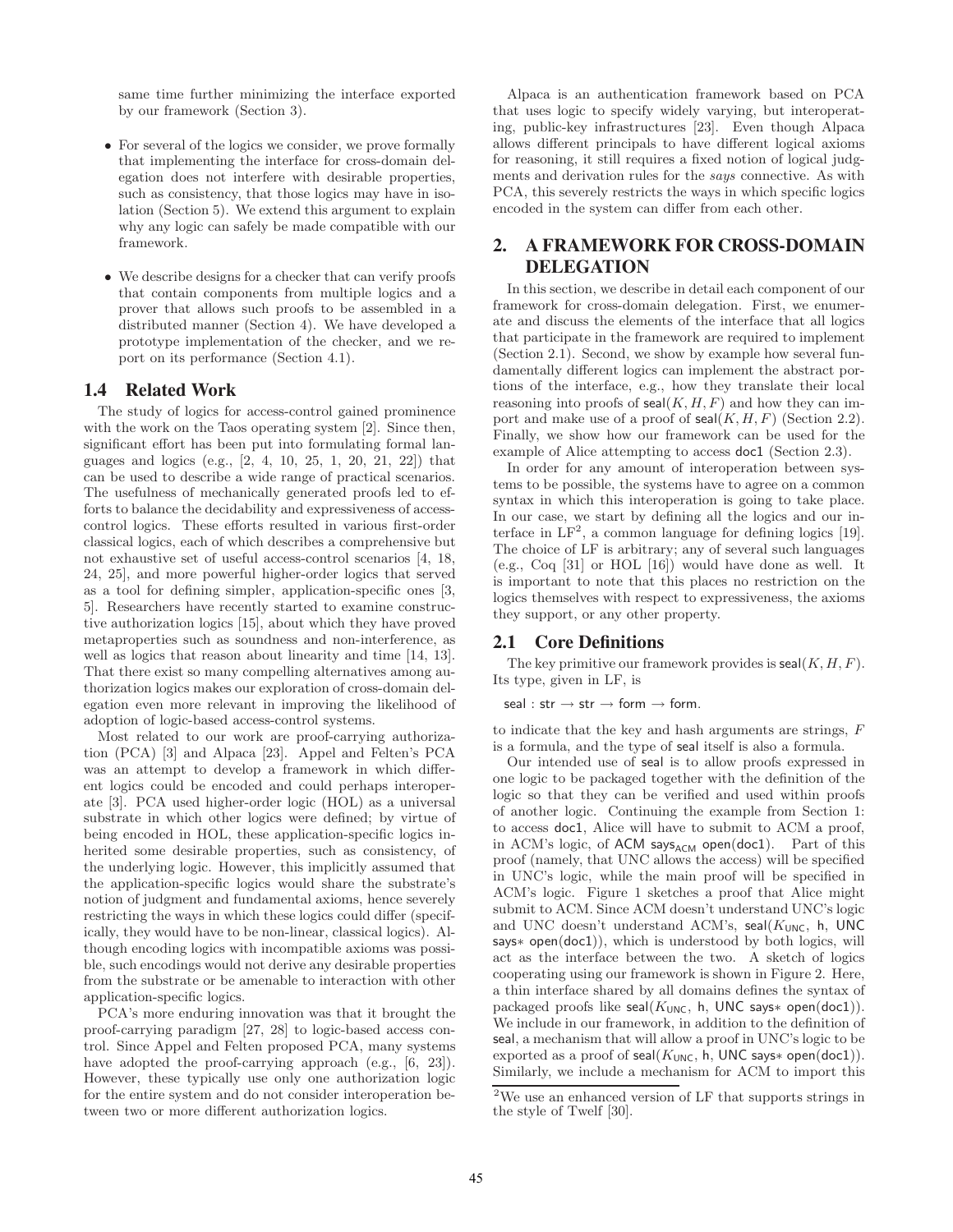

 $c_4 \stackrel{ACM}{\Longrightarrow}$  ACM says<sub>ACM</sub> open(doc1)

where  $c_1$  = UNC signed<sub>UNC</sub> ((Alice says<sub>UNC</sub> open(doc1))  $\rightarrow$  (UNC.members says<sub>UNC</sub> open(doc1)))<br> $c_2$  = Alice signed<sub>UNC</sub> (open(doc1)),

 $c_2$  = Alice signed<sub>UNC</sub> (open(doc1)),<br>  $c_3$  = UNC signed<sub>UNC</sub> (UNC.member  $c_3$  = UNC signed<sub>UNC</sub> (UNC.members says<sub>UNC</sub> open(doc1) → open(doc1)),<br> $c_4$  = ACM signed at ( $\forall$ h (seal(Kunc, h UNC says\* open(doc1)) → open

 $c_4$  = ACM signed<sub>ACM</sub> (∀h.(seal( $K_{\text{UNC}}$ , h, UNC says $*$  open(doc1)) → open(doc1)))

Figure 1: Sketch of Alice's proof of access to doc1. The judgment  $c_1,\ldots,c_n\stackrel{ACM}{\Longrightarrow}F$  means that using credentials  $c_1, \ldots, c_n$  it is possible, in ACM's logic, to derive a proof of  $\overline{F}$ . The dotted line denotes an application of export **and the double line denotes an application of import.**

proof into its own logic so that it can be used toward the larger proof, as well as to verify that this proof of seal is valid given the set of digitally signed certificates that accompanies it. This verification will implicitly include verification that the proof of UNC says∗ open(doc1) is valid in UNC's logic.

It follows, then, that although ACM and UNC may not agree on the details of whether or how something can be proved, and even on whether a particular formula is a valid statement in the logic, they have to agree that there is a notion of *proving* a formula, and that such proofs are based on digitally signed certificates that represent components of a security policy. To allow each logic to decide on the content of digital certificates (i.e., what formulas they may carry), we define certificates as a 3-tuple of strings: the signer's public key, the hash of the logic in which the content of the certificate is specified, and the (uninterpreted) content.

```
cert : type.
cert\text{-}signed: str \rightarrow str \rightarrow str \rightarrow cert.cert-list : type.
cert-nil : cert-list.
cert\text{-const}: cert \to cert\text{-list} \to cert\text{-list}.
```
These definitions establish that certificates have the form cert-signed(key,hash,content), that certificates can be marshaled (using cert-cons) into a list (cert-list) and that the list may be empty (cert-nil). Modeling the content of the certificate as a string makes it possible to have a shared notion of a certificate without placing any constraints on the specific formulas each logic may choose to allow certificates to carry. In general, we will leave such decisions to the individual logics and we will not require that the different logics agree in their implementations.

The next set of definitions codifies the notion of proving that a formula is true.



**Figure 2: An overview of the xDomain framework.**

ctx : type. ctx-nil : ctx. form : type.  $prove:$  ctx  $\rightarrow$  form  $\rightarrow$  type.

These definitions establish that everyone must agree that a formula (of type form) is proved based on the assumptions in some context (of type ctx). In other words, an object of type  $\mathsf{prove}(\mathsf{c},\mathsf{f})$  is a proof that the assumptions  $\mathsf{c}$  imply that the formula f is true. As with the content of certificates, we do not specify valid shapes for formulas or contexts, except that a context may be empty (ctx-nil).

Conceptually, we can divide the procedure of producing a proof of seal(*K*<sub>UNC</sub>, h, UNC says∗ open(doc1)) into two stages: the first is to construct a proof of UNC says∗ open(doc1); the second is to package this proof with references to the proper logic definition and the certificates that support the proof.

check : cert-list  $\rightarrow$  str  $\rightarrow$  {c : ctx}{f : form}prove c f  $\rightarrow$  type.  $local : cert-list \rightarrow str \rightarrow form \rightarrow type.$ 

export :  ${g : cert-list}$ {h : str}{f : form}{c : ctx}{e : prove c f} check g h c f e  $\rightarrow$ local g h f.

The first definition, check, specifies the type for a predicate that relates digitally signed certificates (cert-list) to the logical context c used to prove a formula  $f^{3}$ . Abstracting the relationship between certificates and the logical context allows our framework to work with logics that use different definitions of formulas that certificates may carry. We will show examples of such in Section 2.2. check takes five arguments: the list of certificates, the hash of the logic, the logical context, the formula f to be proved, and the proof of f under context c. By defining a predicate of this type, UNC will provide a link between the digitally signed certificates that will be passed to ACM and the logical context that was used to prove UNC says∗ open(doc1).

Once a proof has been packed into a self-sufficient package with its certificates, it has the type  $local(g,h,f)$ , where g is the list of certificates, h is the hash of the definition of the local logic, and f is the formula whose proof local represents.

<sup>&</sup>lt;sup>3</sup>The notation  $\{x:T_1\}T_2$  describes a function that takes an argument of type  $T_1$  and produces a type  $T_2$ . When  $x$  is not free in  $T_2, T_1 \rightarrow T_2$  is the shorthand for  $\{x: T_1\}T_2$ .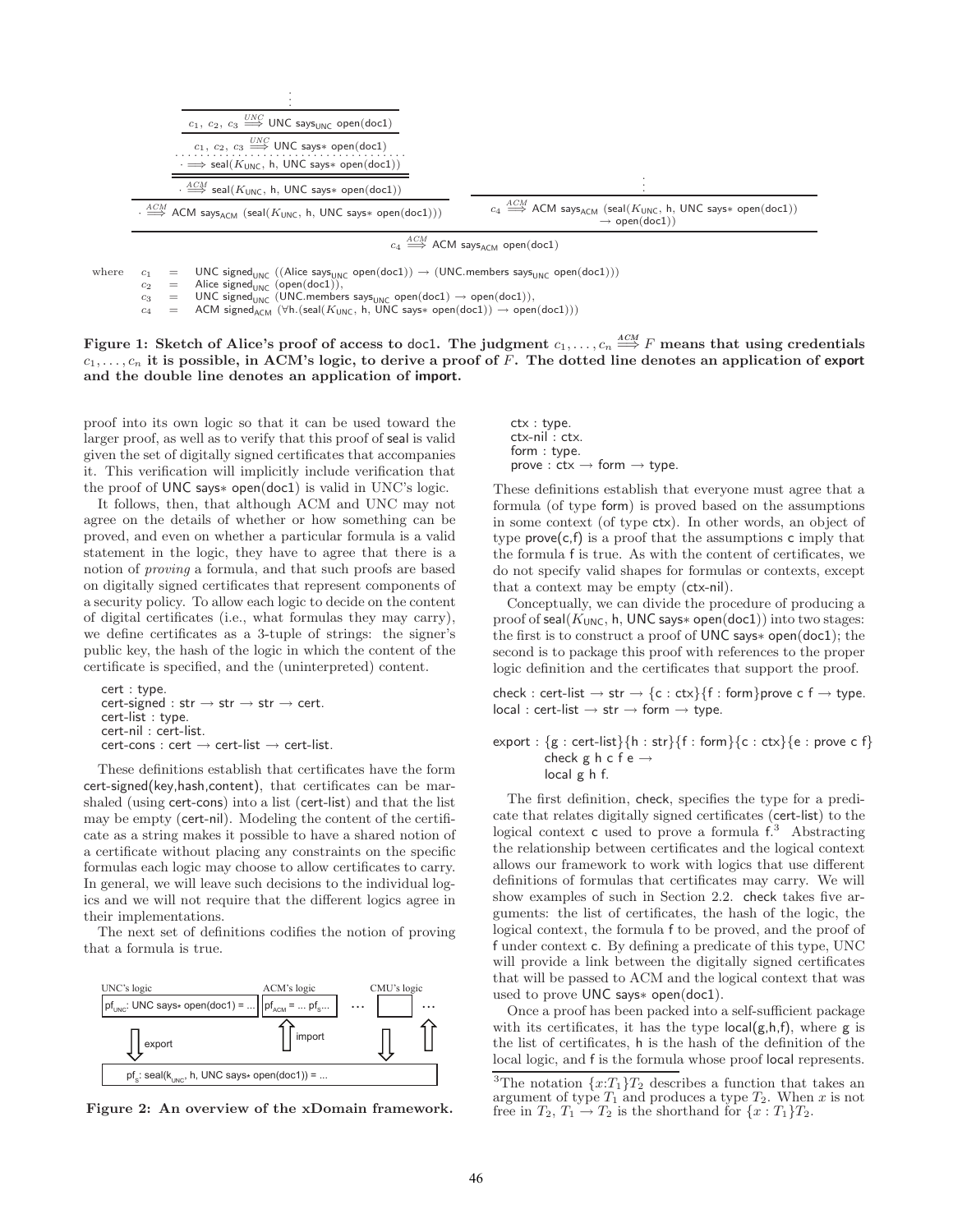This encapsulated proof is produced by the export function, whose type is shown above.

Next we define import, which is used to import an encapsulated proof into a different logic so that it can be used to make inferences in that logic.

```
import : \{k : str\}{u : str}{h : str}{g : cert-list}{f : form}
          local g h f \rightarrowprove ctx-nil (seal k h f).
```
import takes as arguments the public key k of the logic's author, e.g.,  $K_{\text{UNC}}$ ; the URL u from which the logic definition can be downloaded; the hash h of the logic defined at this URL; the list of certificates g that were used in constructing the proof; the proved formula f; and the package produced by exporting a proof of f. It produces the proof of seal(k, h, f).

Finally, we define the minimal set of formulas f that can appear in  $seal(k,h,f)$ . Later, in Section 3, we will describe how to generalize our framework to make it unnecessary to globally define this set of formulas, and to allow sets of individual logics to communicate with sets of formulas capturing other notions (e.g., delegation).

```
says∗ : str \rightarrow form \rightarrow form.
open : str \rightarrow str \rightarrow form.
```
These definitions specify that says∗ takes as arguments a string that represents a principal's public key and a formula that represents that principal's belief, and is itself a formula. The only other formula is open, which takes as parameters two strings: one to identify the resource to access, the other (which we will typically omit for readability) a nonce to ensure that proofs of access cannot be replayed. With these definitions in place, the formula seal( $K_{\text{UNC}}$ , h,  $K_{\text{UNC}}$  says\* open(doc1)) is finally well defined.

The full interface that we have described piecemeal in this section is shown in a companion technical report [9].

### **2.2 Defining Individual Logics**

In addition to including the shared components described in Section 2.1, the definition of each logic needs to provide local instantiations of constructs such as prove and check. We will illustrate how these constructs can be implemented in several different logics. The first example is a constructive authorization logic (Section 2.2.1); the second is a constructive, linear authorization logic (Section 2.2.2); the last, detailed in our companion technical report [9], is a constructive, timed authorization logic. Each of the three examples is representative of a category of access-control logics (although there are other categories, as well). The distinct formal feature of the logic in each example is that each uses a different form of logical judgment. For all other logics that use the same form of judgment, the method of implementing the global interface will be similar to what we show here.

These examples also help demonstrate the generality of our framework and show that providing local instantiations of the abstract parts of the interface is fundamentally similar across different logics. The linear and timed authorization logics are more expressive than the constructive authorization logic with which they interoperate, and so these examples also illustrate how our interface helps bridge the different levels of expressiveness.

#### *2.2.1 A Constructive Authorization Logic*

Figure 3 shows the LF encoding of a relatively standard authorization logic, which we presume ACM uses in our run-

```
2 acm/imp : form \rightarrow form \rightarrow form.
3 ...
4 %% context
 5 acm/form-list : type.
6 acm/form-nil : acm/form-list.
 \tau acm/form-cons : form \rightarrow acm/form-list \rightarrow acm/form-list.<br>s acm/context : acm/form-list \rightarrow ctx.
   acm/context : acm/form-list \rightarrow ctx.9
10 %% check certs
11 acm/check_certs : cert-list \rightarrow str \rightarrow ctx \rightarrow type.
12 acm/check_base : check G H C F E
13 \leftarrow acm/check_certs G H C.
14
15 %% parsing functions from string
16 %% in the certificates to abstract syntax
17 acm/parse : string \rightarrow form \rightarrow type.
18
19 %% check certs is simply a map from a list of certificates
20 %% to a list of formulas
21 acm/check_certs_base:
22 acm/check certs cert-nil H (acm/context acm/form-nil).
23 acm/check certs init :
24 acm/check certs
25 (cert-cons (cert-signed K H (const S)) Certs) H
26 (acm/context (acm/form-cons (acm/signed K F) Ctx))
27 ← acm/check_certs Certs H (acm/context Ctx)<br>28 ← acm/parse S F.
        \leftarrow acm/parse S F.
29
30 acm/ctx-nil-weak :
31 prove (ctx-nil) (seal K H F) \rightarrow<br>32 prove (acm/context acm/form-
       prove (acm/context acm/form-nil) (seal K H F).
33
34 %% inference rules
35\,
```
<sup>1</sup> *%% logical connectives*

**Figure 3: Definition of ACM's logic.**

ning example. We prefix the definitions local to ACM's logic with acm/. Starting with Line 2, the connectives of ACM's logic are defined. Here we only show one connective, implication: imp A B is a formula if both A and B are formulas. Other connectives are defined similarly. The type for formulas used here is the type form declared in the shared interface. In other words, ACM's logic provides local instantiations of the abstract concept formulas.

Next, starting from Line 4, we define ACM's logical context. In this particular implementation, the logical context is implemented as a list of formulas. acm/form-list is the type for a list of formulas. acm/nil is the empty list and acm/cons concatenates one element with a list to produce a new list. Line 8 connects a list of formulas to the logical context defined in the interface. acm/context is a construct that wraps up a list of formulas and produces a logical context understood by the interface. Line 11 defines the type for ACM's check predicate, which maps the list of certificates to a logical context. In this particular implementation, there is a straightforward mapping between the list of formulas in the logical context and the list of certificates. acm/check\_certs takes as arguments the list of certificates, the logical context, and the hash of ACM's logic. acm/check base on Line 12 has a similar purpose as acm/context on 8: it is used to link ACM's acm/check certs with the check function defined in the interface. On Line 17, we define a parse function that converts a string to a valid formula in ACM's logic. Parsing is used for checking the list of certificates. On Lines 21–29, we instantiate the acm/check certs predicate. The first case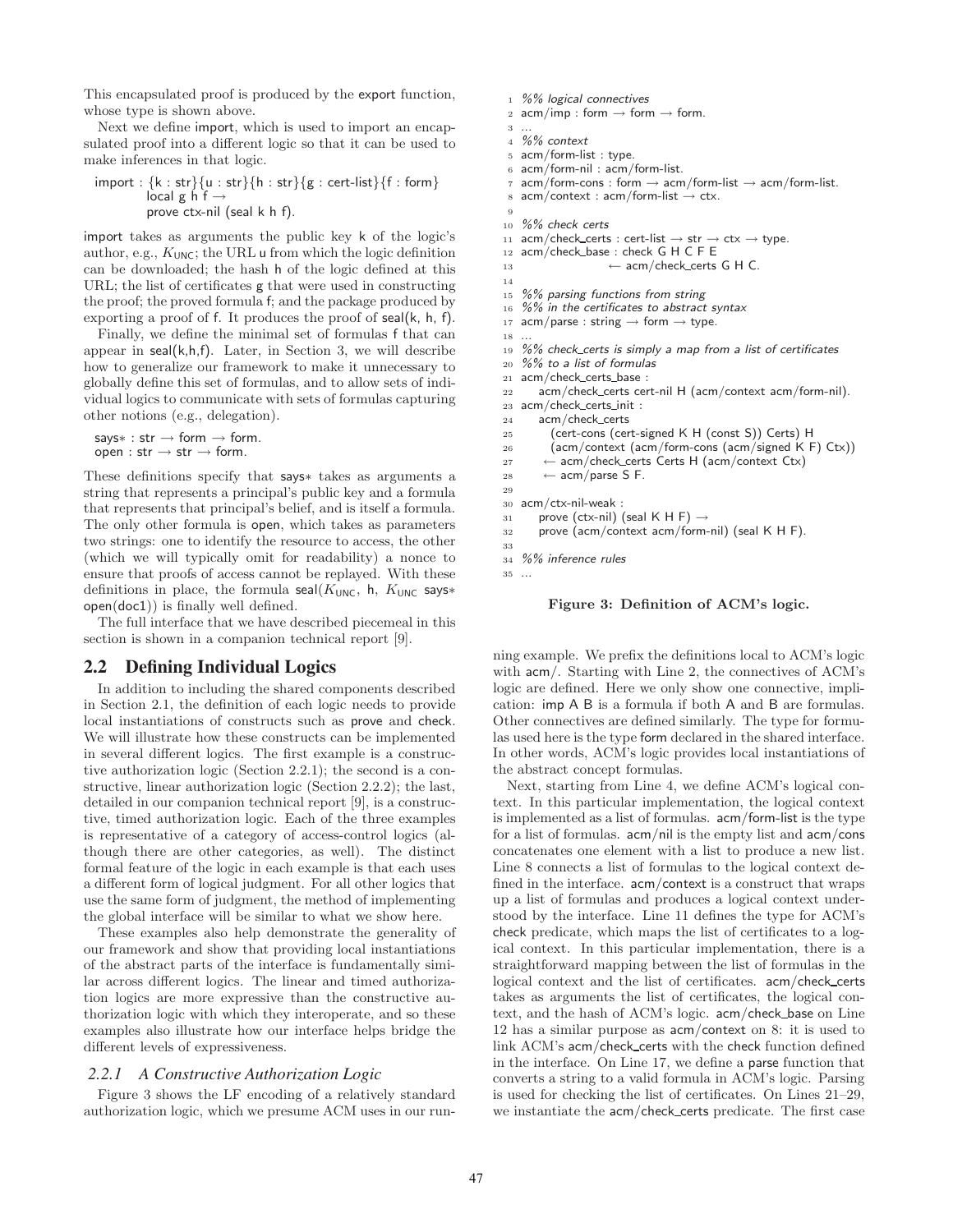handled by the function is when the lists are empty. The second case is the recursive case where we check that the heads of the lists correspond to each other, after which we recursively check the tails of the lists.

The above-described additions to ACM's local logic allow ACM's logic to smoothly interface with import and export. In some sense, the local details are wrapped up using constructs such as acm/context and acm/check base to produce an object of the type specified in the interface. Lines 30– 32 define a rule to inform ACM how ACM's local logic can make use of the sealed formula. The reason for having this rule is that the proof of seal is an abstract object provided through the interface that needs to be rewritten in ACM's local terms before it can interact with other proofs in ACM's logic. The rest of the logic definition is composed of definitions of derivation rules, which are standard.

In this definition, ACM uses the notion of judgment (prove) from the interface to formulate its own logical rules. This is legitimate; however, ACM could also maintain its own formulation of the logical rules and add wrappers to translate a proof in ACM's logic to an object of type prove C F. We show an example of such wrappers for an authorization logic with explicit time in a companion technical report [9].

#### *2.2.2 A Linear Authorization Logic*

Let us assume that CMU uses a linear authorization logic, which enforces the property that some credentials can be used in a proof only once. A fragment of CMU's logic definition is shown in Figure 4.

The structure of the logic definition is very similar to that of ACM's non-linear logic. The main difference is that the logical context is no longer a list of formulas, but a pair of lists of formulas. One element of the pair represents the linear logical context where contraction and weakening are not allowed and the other is an unrestricted context where contraction and weakening are permitted.

Relating certificates to the logical context becomes more complicated, too. Some certificates correspond to assumptions in the linear context and others correspond to assumptions in the unrestricted context. Following the approach of Bowers et al. for implementing a linear authorization logic [11], a linear assumption cmu/signed K F corresponds to two certificates:  $\mathsf{cert\text{-}signed} \mathsf{K} \mathsf{H}$  linear(F,  $\mathsf{K}'$ ) and cert-signed K′ H valid(K, F, hash\_e). The second certificate is created by a ratifying agency attesting that the "linear" credential (cmu/signed K F) that is used linearly in a proof e (with hash hash e) had not been used in previous proofs. ACM and CMU can have their own interpretations of logical contexts and checks; the details of how this is done are hidden below the interface.

Finally, the cmu/trans-says∗ rule allows CMU to prove says∗ K F if CMU proves cmu/says K F. Though we did not show it in Figure 3, ACM's logic contains a similar rule for elevating acm/says to says∗. cmu/ctx-nil-weak is the logical rule stating that if seal is proved under an empty context, then, in CMU's logic, seal L H F is proved. This is similar to the rule in ACM's logic except now the context is different.

#### **2.3 A Cross-domain Access Control Example**

In this section, we explain how to use our framework to put together a proof that takes advantage of cross-domain delegation. We continue with the ACM Digital Library example, this time considering how a user, Bob, in the CMU

```
1 %% list of formula defs and operations
2 cmu/form-list : type.
3 cmu/form-nil : cmu/form-list.
4 cmu/form-cons : form \rightarrow cmu/form-list \rightarrow cmu/form-list.
 5
6 %% logical context for linear logic,
 7 %% the context is a pair of formula lists
 8 cmu/context : cmu/form-list \rightarrow cmu/form-list \rightarrow ctx.
9
10 %% logical connectives
11 cmu/imp : form \rightarrow form \rightarrow form.
12 ...
13 %% parse certificates
14 cmu/parse : string \rightarrow form \rightarrow type.
15
16 %% check certificates
17 cmu/check_certs : cert-list \rightarrow str \rightarrow ctx \rightarrow str \rightarrow type.
18
19 cmu/check base : check G H C F E
20 \leftarrow cmu/check_certs G H C (cmu/hash E).
21
22 %% linear formula (cmu/signed K goal) needs two credentials
23 %% 1. cert-signed K H linear(goal, K-

) and
24 %% 2. cert-signed K-
 H valid(K, goal, hash e)
25
26 cmu/check_certs_lin :
27 cmu/check certs
28 (cert-cons (cert-signed K HD (const S))
_{29} (cert-cons (cert-signed K' HD (const S'))
30 Certs))
31 HD
32 (cmu/context U (cmu/form-cons (cmu/signed K F) Ctx))
33 H
34 \leftarrow \text{cmu/check\_certs Certs HD (cmu/context Ctx L) H}<br>35 \leftarrow \text{cmu/parse/lin S K' F}35 \leftarrow \text{cmu/parse/lin S K' F}36 \leftarrow cmu/parse/valid S' (cmu/signed K F) H.
37 ...
38 cmu/trans-says∗ : prove C (cmu/says K F)<br>39 → prove C (says∗ K F)
        39 → prove C (says∗ K F)
40 cmu/ctx-nil-weak : prove (ctx-nil) (seal K H F)
41 → prove (cmu/context cmu/form-nil cmu/form-nil)<br>
\frac{42}{42} (seal K H F).
                  (seal K H F).
43
44 %% Logic inference rules
45 ...
```
#### **Figure 4: Definition of CMU's logic.**

domain can access a document. In the example scenario, ACM's policy states that ACM will grant access to a document if one can show that CMU will grant access to the document. ACM uses a constructive authorization logic, and CMU uses a constructive linear logic (defined in Sections 2.2.1 and 2.2.2).

Before going into the details of the proof, we introduce two logical formulas in ACM's and CMU's logics that allow delegations to be made more succinctly. These new formulas are just syntactic sugar: they make it more convenient to write proofs, but are implemented merely as definitions on top of the respective authorization logics.

The first new formula we will use is  $a$ cm/delegate\_seal. It takes as arguments the recipient of a delegation and the name of the document to which access is being delegated, and is defined in terms of more basic formulas as follows.

```
acm/delegate_seal delegatee doc =
```

```
forall h, (seal delegatee h (says∗ delegatee (open doc)))
            \rightarrow (open doc)
```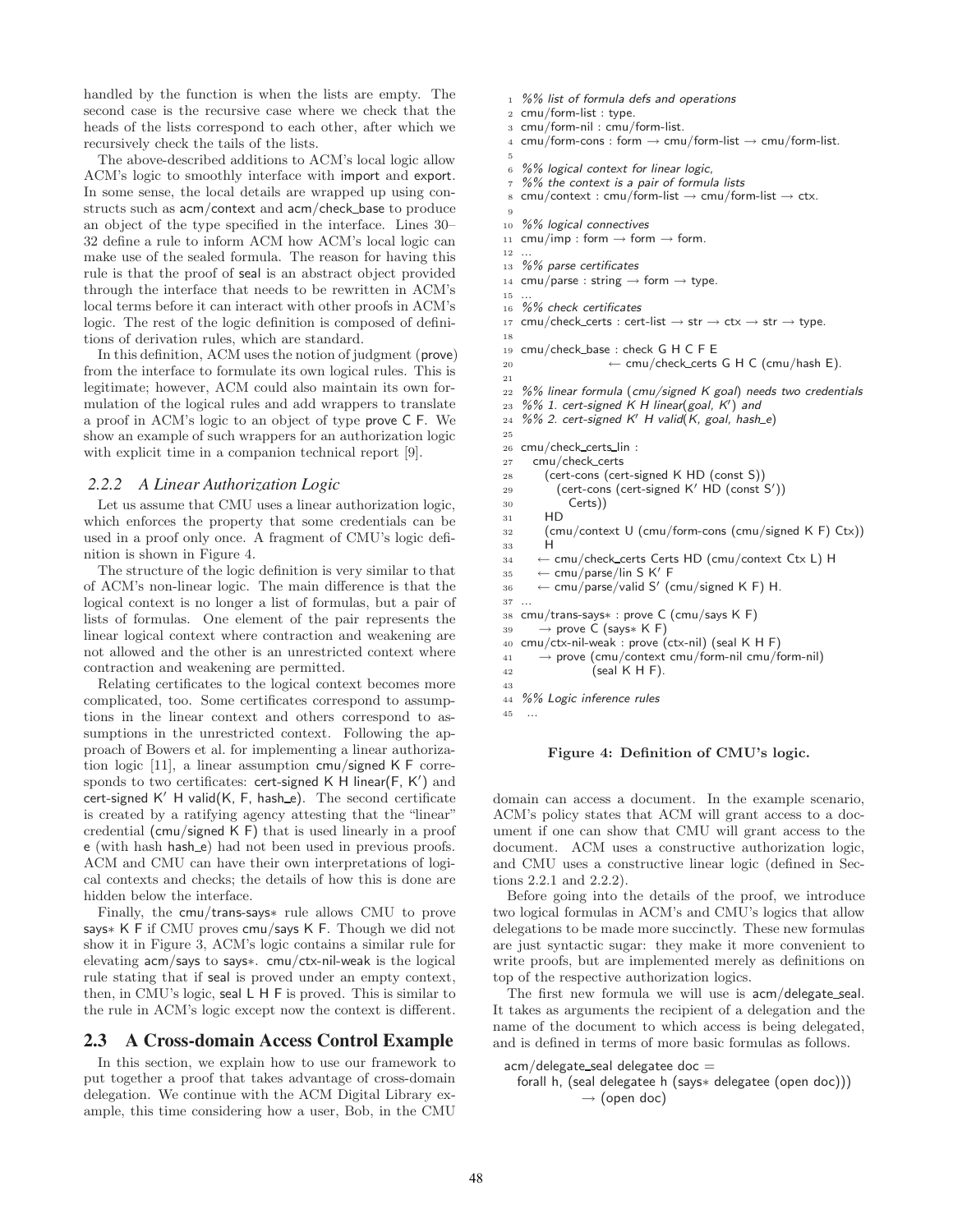| 1              | pt: prove ctx-nil                                         |
|----------------|-----------------------------------------------------------|
| $\overline{2}$ | (seal (const "k_acm")                                     |
| 3              | (const "acm-logic-hash")                                  |
| $\overline{4}$ | $(says* (const "k_acm") (open (const "doc2"))))$          |
| 5              | = import (const "k_acm")(const "acmurl")                  |
| 6              | (const "acm-logic-hash")                                  |
| $\overline{7}$ | %% certificates                                           |
| 8              | (cert-cons (cert-signed                                   |
| 9              | (const "k_acm")                                           |
| 10             | (const "acm-logic-hash")                                  |
| 11             | (const "(acm/delegate_seal cmu (doc2))"))                 |
| 12             | cert-nil)                                                 |
| 13             | %% formula to prove                                       |
| 14             | (says* (const "k_acm") (open (const "doc2")))             |
| 15             | (export (cert-cons ) %% certificates, same as above       |
| 16             | %% formula to prove                                       |
| 17             | (says* (const "k_acm") (open (const "doc2")))             |
| 18             | (const "acm-logic-hash")                                  |
| 19             | %% logical context                                        |
| 20             | (acm/context                                              |
| 21             | (acm/form-cons                                            |
| 22             | (acm/signed (const "k_acm")                               |
| 23             | (acm/delegate_seal (const "k_cmu") (const "doc2")))       |
| 24             | acm/form-nil))                                            |
| 25             | (acm/says (const "k_acm") (open (const "doc2")))          |
| 26             | %% proofs                                                 |
| 27             | (acm/trans-says*                                          |
| 28             |                                                           |
| 29             | (acm/ctx-nil-weak                                         |
| 30             | $%$ % a subproof of seal (cmu, h, cmu says $*$ open doc2) |
| 31             | (import (const "k_cmu") (const "cmuurl")                  |
| 32             | (const "hash of cmu logic")                               |
| 33             | (cert-cons %% <i>certificate</i>                          |
| 34             |                                                           |
| 35             | (says* (const "k_cmu") (open (const "doc2")))             |
| 36             | (export                                                   |
| 37             | (cert-cons ) %% same certificates as above                |
| 38             | (const "hash of cmu logic")                               |
| 39             | (says* (const "k_cmu") (open (const "doc2")))             |
| 40             | %% logical context                                        |
| 41             | (cmu/context                                              |
| 42             | )                                                         |
| 43             | (says* (const "k_cmu") (open (const "doc2")))             |
| 44             | %% proofs                                                 |
| 45             | (cmu/trans-says* )                                        |
| 46             | %% cmu check                                              |
| 47             | (cmu/check_base )                                         |
| 48             | )))))                                                     |
| 49             |                                                           |
| 50             | $\%$ % check that the context match the certificates      |
| 51             | $(acm/check_base ())$ .                                   |

**Figure 5: A proof with cross-domain delegation.**

Second, we define cmu/delegate similarly.

 $cmu$ /delegate delegatee doc  $=$  $(\text{cmu/says}$  delegatee (open doc))  $\rightarrow$  (open doc)

We now proceed to describe the construction of the proof that will allow Bob access to an ACM document. ACM creates the following credential to express its policy that access is being delegated to CMU.

```
acm/signed (const ''k acm")
           (acm/delegate_seal (const "k_cmu")
                               (const ''doc2"))
```
CMU's policy is to delegate one-time access to a user Bob.

cmu/signed (const ''k cmu") (cmu/delegate (const ''k Bob") (const ''doc2"))

Bob wants to open the document doc2 and hence issues a credential to indicate his desire to do so.

cmu/signed (const ''k Bob") (open (const ''doc2"))

Instead of creating just a proof p (as we showed informally in Figure 1) of

acm/says (const ''k acm") (open (const ''doc2"))

Bob must use p to produce a proof pf of

seal (const "k\_acm") ("acm-logic-hash") (says∗ (const ''k acm") (open (const ''doc2")))

The advantage of pf over p is that part of pf is an explanation of how the digitally signed certificates supplied as part of pf match the logical context used to prove p. This makes it possible for pf to be interpreted by any reference monitor; conversely, to interpret p, a reference monitor would need to understand the mapping of certificates to context that is specific to ACM's logic.

We show the key parts of Bob's proof in Figure 5. The formula we are trying prove is on Lines 2–4. The proof of this formula starts at Line 5. Since we are trying construct a proof of seal (...) the proof uses import (Line 5) and export (Line 15). Lines 8–12 are the logical descriptions of the certificate that states ACM's policy. The logical context of the proof in ACM's logic contains exactly the formulas representing ACM's policy. Lines 27–49 are a proof of

says∗ (const ''k acm") (open (const ''doc2"))

specified in ACM's logic. The last argument to import (Line 5) is the check on Line 51 that maps ACM's certificates to ACM's logical context.

Now let us examine the structure of the proof between lines 27 and 49. The outermost rule, acm/trans-says∗, takes a proof of (acm/says (const ''k acm") (open (const ''doc2"))) and produces a proof of (says∗ (const ''k acm") (open (const ''doc2"))). This illustrates how to translate a proof of a formula that is specific to ACM's logic to a proof of a formula that is known to the common interface.

On line 29, the acm/ctx-nil-weak rule takes a subproof of

```
prove (ctr-nil)
```
seal (const "k\_cmu") (const "hash of cmu logic") (says∗ (const ''k cmu") (open (const ''doc2"))))

known as an abstract object from the interface and interprets it as a logical statement that is known to ACM's logic:

```
prove (acm/context acm/form-nil)
      seal (const "k_cmu") (const "hash of cmu logic")
        (says∗ (const ''k cmu") (open (const ''doc2"))))
```
The subproof between Lines 30 and 48 is again constructed using import and export, but this time using CMU's logic. The proof structure is very similar to the proof between Lines 5 and 51. This time, the mapping between the certificates and the logical context is more complicated because the context is linear.

#### **3. PAIR-WISE SHARING**

In the framework we proposed in the previous section, we assumed that all participants implement the same interface. While most of the interface is sufficiently generic that it is reasonable for it to be fixed for all participants, it is less reasonable to predefine the set of formulas, such as says∗ and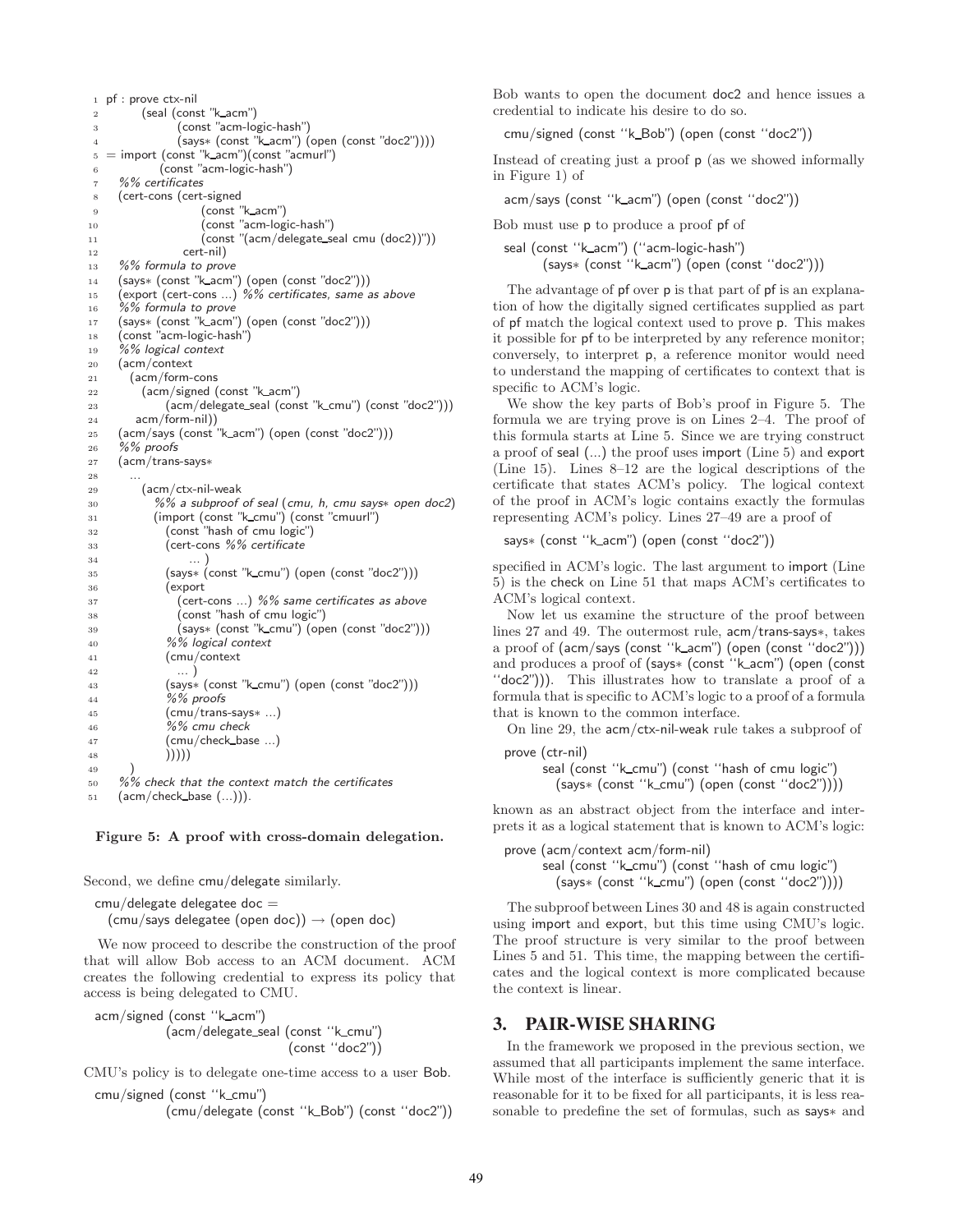open, that are used for delegation. For example, suppose that IEEE decides to use our framework to allow institutions access to its journals in electronic form. IEEE could have a similar policy as ACM, stating that if CMU allows access to a document to a principal, then IEEE will also allow that access. Suppose, further, that IEEE distinguishes between granting regular access to journals (via open) and granting administrative access (admin); the latter allows posting of comments in online forums. Now, IEEE's policy for granting administrative access is stated as follows, provided that admin is shared between IEEE and CMU.

ieee/sign (const "k\_ieee") (forall doc, seal (const "k\_cmu") H (says∗ (const ''k cmu") (admin (const ''doc"))) → admin (const ''doc"))

Notice that admin was not one of the shared formulas CMU previously knew about, since it was not specified in our framework's interface. This suggests that there is a need for our framework to support different interfaces for different groups of domains, so that individual domains can delegate with sufficient expressiveness to fulfill their needs (e.g., distinguishing between access via admin and access via open). Fortunately, the only part of the framework's interface that needs to be customized is the part that defines the formulas that can be used to delegate between logics.

In this section, we generalize our framework to deal with cross-domain delegation between groups of principals; we call this pair-wise cross-domain delegation.

In pair-wise delegation, there is a distinction between globally shared and pair-wise shared components. The interface (import/export) is still globally shared, but the common set of formulas for delegating (open, says∗, admin) is pair-wise shared. That is, the set of formulas used for delegating between ACM and CMU is different from the set used between IEEE and CMU. Moreover, this requires each individual logic to implement one stub per set of pair-wise delegation formulas. For instance, suppose CMU and ACM agree to use says∗, while CMU and IEEE agree to use says+. As a result, CMU needs to implement

$$
\text{cmu}/\text{trans-says*} \; : \; \text{prove C (cmu/says K F)} \rightarrow \text{prove C (says* K F)}
$$

to interface with ACM; and

$$
\begin{array}{l} \textsf{cmu}/\textsf{trans-says} + : \textsf{prove C} \text{ (cmu/says K F)} \rightarrow \\ \textsf{prove C} \text{ (says+ K F)} \end{array}
$$

to interface with IEEE. However, the two above rules are never both required at the same time; which rule is needed depends on whether CMU is communicating with ACM or IEEE. More concretely, CMU's packaged proof, created using import and export, needs to specify which subset of CMU's logic definition is needed to interpret the proof.

This suggests that we need to enrich the import interface to specify not just the definition of the individual logic used to create the proof that is being imported, but also the pair-wise shared interface agreed upon by the importer and exporter. Hence, we revise import to specify, by the hash of its contents, a specific pair-wise interface.

$$
import : \{k : str\} \{u : str\} \{h : str\} \{hpw : str\}
$$
\n
$$
\{g : cert-list\} \{f : form\}
$$
\n
$$
local g h f \rightarrow
$$
\n
$$
prove ctx-nil (seal k h f).
$$

Once both the individual logic (e.g., CMU's) and the pairwise interface (e.g., the one shared by IEEE and CMU) have been identified, the pair uniquely identifies the set of additional definitions that need to be loaded (e.g., CMU's definitions for implementing the pair-wise interface shared by IEEE and CMU). To make these components easy to locate when importing a proof, we decide on the following convention: given an import statement like import k u h hpw ..., the definition of k's logic can be found at u/main, the pair-wise interface at u/pairwise/hpw, and the implementation of the pair-wise interface at u/stubs/hpw.

#### **4. CHECKING AND BUILDING PROOFS**

In addition to developing an interface that allows different logics to interoperate, our goal in designing our framework was to make it possible for reference monitors to use a single, logic-independent proof checker to verify the validity of proofs that are submitted to it. We describe such a checker in Section 4.1.

A secondary, but important, concern is how proofs of access are generated. For our framework to be practical, it must support the ability to generate proofs of access in an automated way. We discuss considerations relevant to automated proof generation and a preliminary design of a proving framework in Section 4.2.

#### **4.1 Checker**

For simplicity, we will describe a checker that implements the simplified version of our framework as defined in Section 2. The enhancements to this checker required to check proofs specified in the full version of our framework (as described in Section 3) are straightforward.

The interesting proofs in our framework are composed of nested subproofs that are specified in different authorization logics. Following the example of Section 2.3, a proof specified in ACM's logic may contain a subproof in CMU's logic. The border between the two parts is composed of subsequent applications of the export and import rules. The application of the export rule and the subproofs to which it is applied are all in CMU's logic; the application of the import rule and the remainder of the enclosing proof to which it contributes are specified in ACM's logic. Since this separation is, by design, clean, the main challenge in designing and building a proof checker is to provide a mechanism that will ensure that each component of a proof that is specified in a particular logic will be verified with respect to the definition of that logic.

As an occurrence of the import rule in a proof is the indicator that a subproof will be specified in a different logic, we enhance our standard LF checker to specially interpret such occurrences. More specifically, when our checker encounters a proof component like import key url hash cert-list fmla pf, it will perform the following steps.

- 1. Download from url the definition of the logic used in key's domain.
- 2. Verify that the downloaded logic definition is signed with the private key that corresponds to the (public) key and that the hash of the logic definition matches hash.
- 3. Verify that each certificate specified in cert-list corresponds to a valid binary certificate packaged with the proof.
- 4. Create a new instance of a checker, and initialize it with the downloaded logic definition.
- 5. Use the newly created instance of the checker to check pf.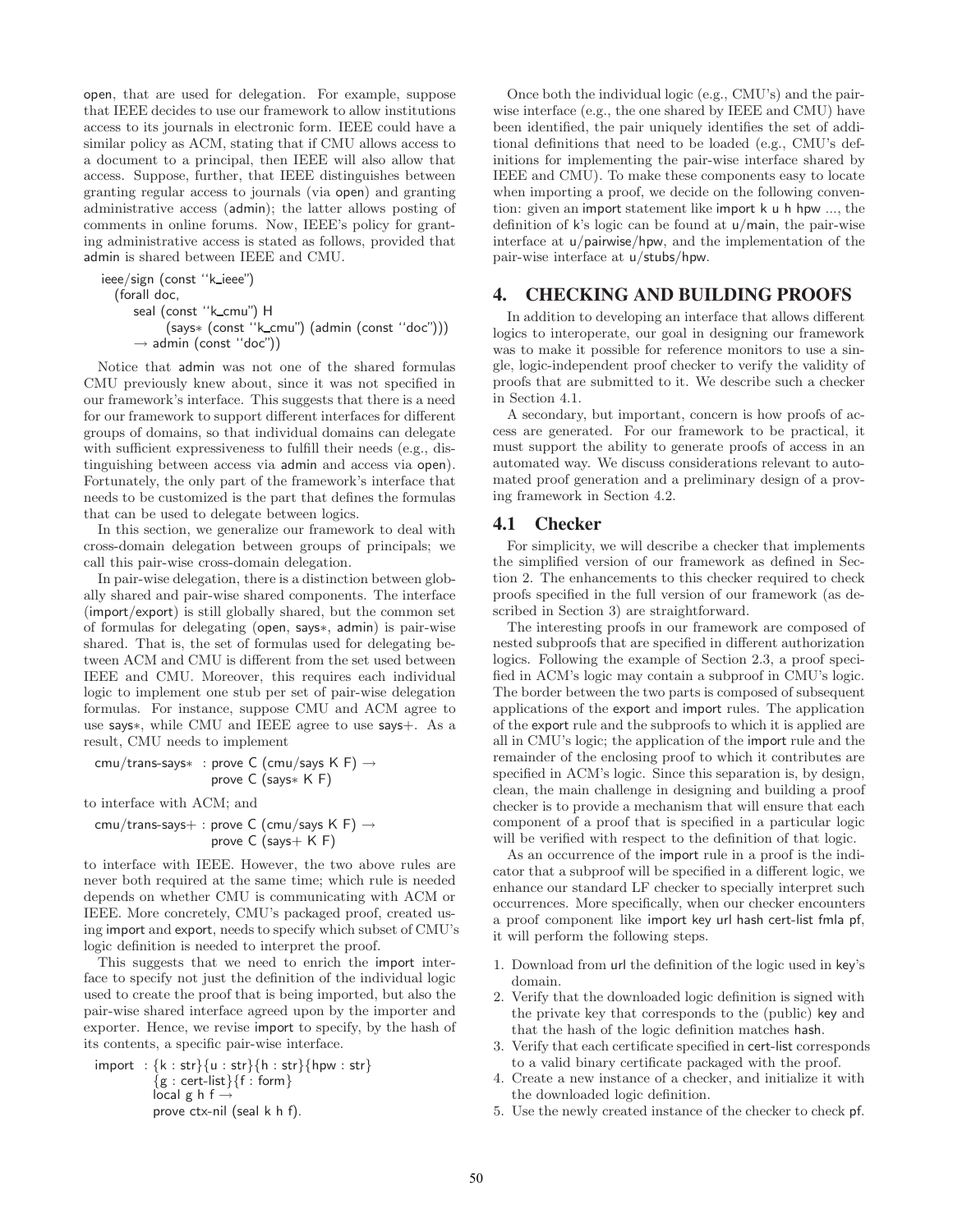**Table 1: Checker costs in example of Section 2.3 in ms (averaged over 50 runs on an Intel 2.83GHz Core 2 Quad processor with 4GB RAM; fetches occur over 100Mb/s LAN).**

| Loading ACM logic                    | 10 |
|--------------------------------------|----|
| Fetching                             | 3  |
| Parsing                              | 6  |
| Hashing (SHA1)                       |    |
| Loading CMU logic                    | 6  |
| Fetching                             |    |
| Parsing                              | 4  |
| Hashing (SHA1)                       | 1  |
| Proof loading                        | 37 |
| Certificate parsing                  |    |
| Certificate verification             | 3  |
| Typechecking (beyond parsing logics) | 21 |
| Total                                | 77 |

Failure to complete any step will result in the overall proof being rejected.

Since we use LF as the language in which we define our framework and the logics that make use of it, the bulk of the checker for verifying logical proofs in our framework is a standard LF checker. In fact, to verify proofs that are specified in a single logic and do not use the import rule, an off-the shelf LF checker is sufficient.

For our prototype checker, example costs for these steps in checking the proof of the example in Section 2.3 are shown in Table 1. Since downloading a logic definition, verifying it, and using it to initialize a fresh checker is time-consuming, we can as an optimization maintain instantiated checkers for later use in checking proofs specified in the same logics.

## **4.2 Prover**

In this section, we explore the design space for a prover that can automatically generate proofs using the cross-domain delegation framework. Again, we use ACM's Digital Library as example. In our framework, if Alice, a member of CMU's domain, wants to access ACM's document, she needs to create a proof that  $(ACM$  says<sub>ACM</sub> open(doc2)). As discussed, this proof contains a part specified in ACM's logic and a subproof in CMU's logic. Since this prover has to search for proofs in different domains, it inherits many challenges known for distributed proving (e.g., [26, 7, 8]), including where to locate useful credentials that belong to each domain, how to usefully interact with the user, and what needs to be communicated between each domain-specific prover. While we can use many of the ideas from existing distributed provers, there are also problems that are specific to our framework due to the heterogeneity of the domains. For example, ACM and CMU could use wildly different proof search strategies: they could use forward reasoning, or backward chaining, or even some distributed proving algorithm. The challenging question for developing a prover for this cross-domain framework is to decide on the minimal set of restrictions for each domain's native theorem prover that will make cross-domain proof search feasible.

In our proposed prover design, we assume that each domain that participates in cross-domain delegation maintains a clearinghouse from which any member of that domain can download (1) provers for foreign domains that have delegated to the local domain and (2) the certificates by which the foreign domains delegate to the local domain. For our example, this means that CMU will have a downloadable copy of ACM's prover and the credential by which ACM delegated to CMU. The goal of making provers portable in this manner is to permit Alice to engage in the equivalent of one of the previously studied approaches to distributed proving [26, 7, 8], except that now multiple provers will all be co-located on Alice's computer.

In our scenario, the proof goal is passed from one prover to another when a prover determines that the goal is specified in a different logic from that implemented by the first prover. For example, Alice will embark on generating a proof of (ACM says $_{ACM}$  open(doc2)) by locally running a copy of ACM's prover and asking it to prove this goal. ACM's prover will eventually attempt to prove the subgoal

seal(K, H, CMU says∗ open(doc2)),

at which point it will detect that this subgoal is specified in CMU's logic and will invoke CMU's prover.

In general, whenever a prover encounters a subgoal of seal(K,H,F), it needs to send the proof obligation of F to K's prover. We can view F as a communication channel between two logics. If F is allowed to contain unification variables, K's prover is obliged to produce a unification of those variables. This gives rise to a problem: since unification variables are considered part of a prover's state, and are now being implicitly shared across provers, we have widened the interface on which logics (and their provers) have to agree. Hence, we restrict F to be closed (i.e., not contain unification variables). Although this is in general a significant restriction, for proofs of the nature we consider here, this restriction is not a problem, since CMU is only asked to prove statements like CMU says∗ open(doc2), which is closed.

## **5. FORMAL PROPERTIES**

Authorization logics are useful only if they are correct. To ensure correctness, theorems are often proved to demonstrate that logics have certain desirable properties. The most common such property is consistency, meaning that the logic cannot prove false under no assumptions.

It is important that the interface defined by our framework respects the consistency of the individual authorization logics that implement the interface. We explain in this section why the interface we describe in Section 2 indeed preserves the consistency of the individual authorization logics. Moreover, we have formally proved theorems stating that the interface maintains the consistency property for the three authorization logics we discussed in Section 2.

Interfacing with the framework introduces new logical rules such as ctx-nil-weak (see Figure 3) into the local authorization logic of each participant in cross-domain delegation. At a high-level, the reason that adding new rules in a local logic preserves the consistency of the logic is because the sealed formulas are used only atomically. The local logic does not reason about seal(L, H, F) in the same way that it does about formulas such as (A and B), where if (A and B) is true, then both formula A and formula B can be assumed to be true. A logic might have inference rules that give meaning to the subcomponents of the formula A and B. When a proof of formula A is needed, a proof of A and B will do. On the other hand, seal(L, H, F) is treated as an atomic formula, just like an atomic predicate such as open. No logical rules give additional meaning to these atomic constructs. A proof of seal(L, H, F) can only be used in the places where a proof